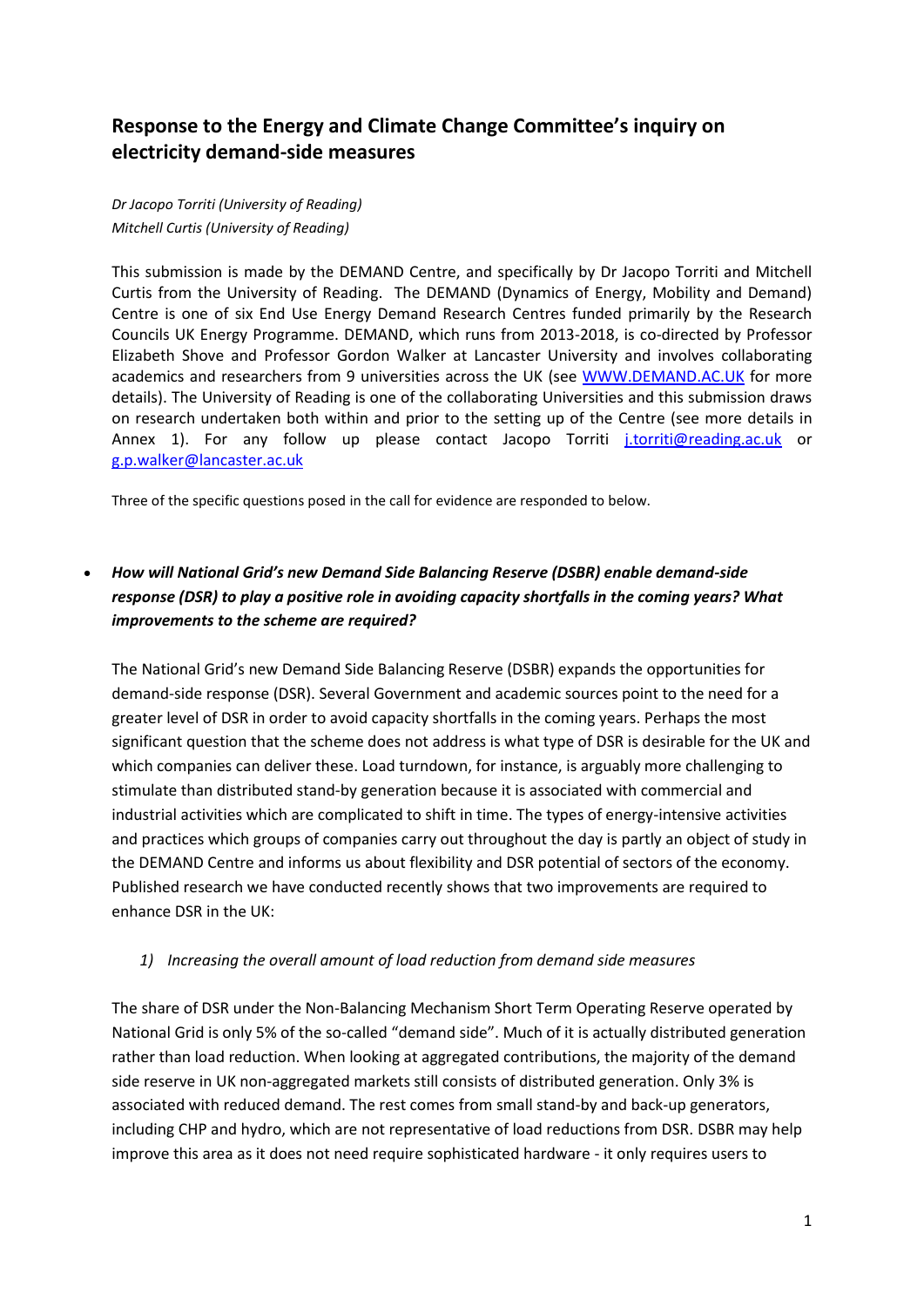manually activate reduction methods (e.g. turn off chillers) and relies on standard Half Hourly meters to measure results.

*2) Increasing opportunities for participation of business with response times of more than 10 minutes*

The majority of contracted loads under the Short Term Operating Reserve in 2012 and 2013 consisted of response times of less than 10 minutes. Such a response time does not represent any problem for small generator units, but is poses a challenge for demand resources. For instance, nationally only around 30% of STOR participants via an energy demand aggregator in the UK consist of diesel generators [\(http://www2.nationalgrid.com/WorkArea/DownloadAsset.aspx?id=30376\)](http://www2.nationalgrid.com/WorkArea/DownloadAsset.aspx?id=30376).

DSBR brings the following positive aspects to DSR:

- 1. Increased participant response time. Currently STOR DSR participants need to respond within 20 minutes whereas DSBR has a 2 hour response time. This helps increase the number of eligible participants by allowing enough time to manually activate DSR measures.
- 2. It only requires having half hourly metering with no other specialised hardware to participate.
- 3. It will expose more participants to DSR and therefore increase awareness of this service that could lead to greater participation in future DSR programmes.

DSBR could be improved by:

- 1. Increasing usage beyond just the current winter period (Nov-Feb).
- 2. Not treating DSR as a last resort option which is rarely used by energy managers. If a service is only rarely used it will cause the participates to either withdraw from future programmes due to lack of financial returns and/or cause them to believe that DSR is only a limited usage service. Both outcomes resulting in discouraging participates from joining future DSR programmes.

# *What problems (if any) are there with the proposed Capacity Mechanism (CM) Transitional Arrangements (TA) in relation to DSR? To what extent does participation in the TA limit the future potential of DSR in the CM?*

Traditionally, CMs have been seen as incentive mechanisms to induce supply to invest in sufficient generation to satisfy a reliability standard at least cost. Less attention has been paid to possible DSR within CM. Under the propose CM customers may commit to providing pre-specified load reductions when system contingencies arise. CMs could be designed as venues for DSR (and storage) in addition to operating reserves and ancillary services. Published work that we have conducted on recent plans to implement CM in other European electricity markets shows that the type of physical or financial trading of capacity obligations, dispatch arrangements, load-following obligations, charging arrangements for recovering the costs of payments for capacity obligations, the type of penalties and the responsibility for the costs of the capacity payments are all decisive in shaping the role of DSR under CM. With this in mind, whilst CM might offer another venue for DSR participation, there is a sense of political urgency in the TA which might indeed limit the future potential of DSR.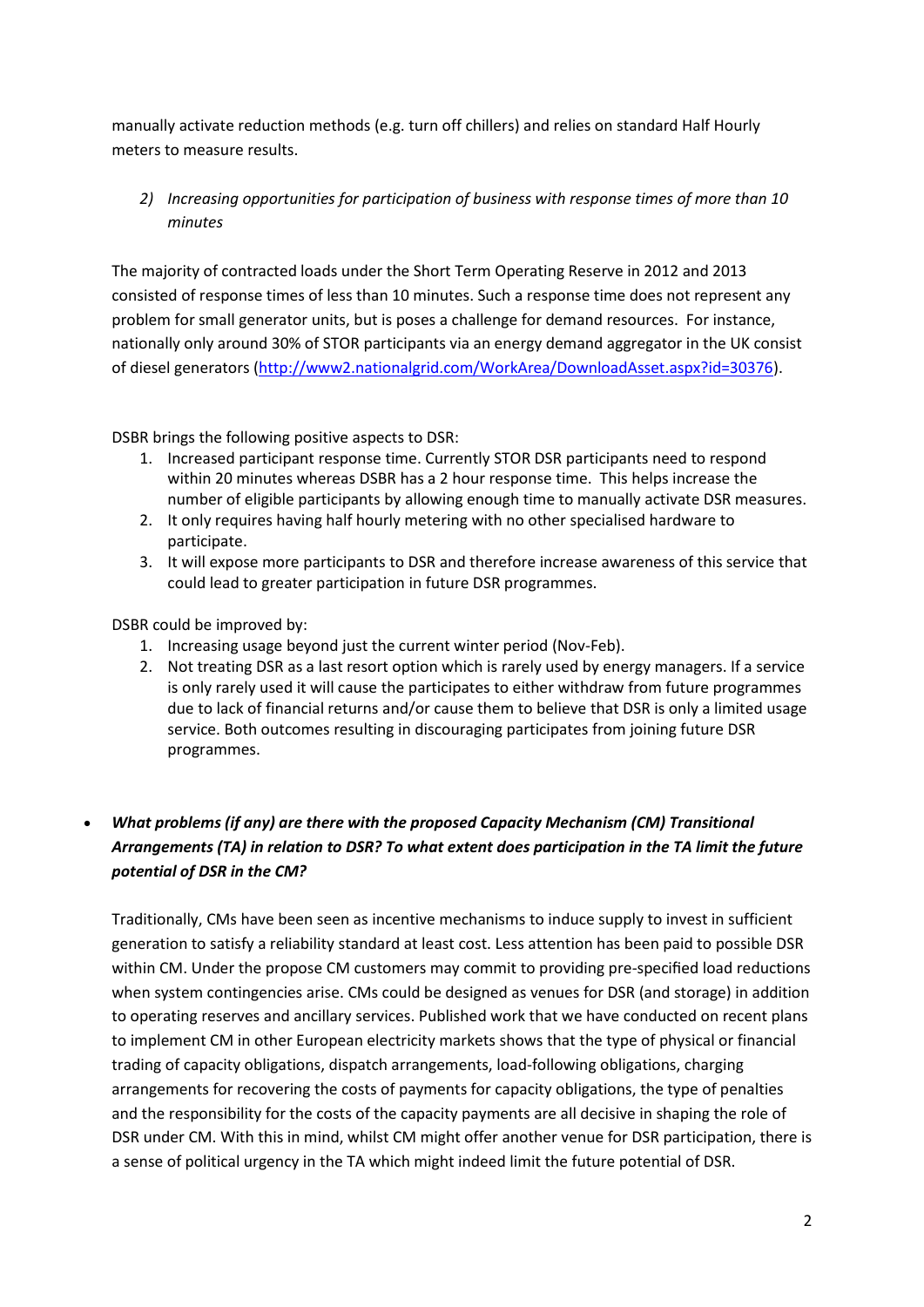## *How can the Government ensure that new technology which facilitates DSR is deployed in a timely manner, now and in future, to reduce peak demand for electricity?*

Technology plays a vital role in facilitating the level of automation of DSR only if combined with knowledge of the scale and time of energy-related activities. In order to understand the type of participation that can occur DSR programmes, it is useful to distinguish between activities:

- 1) Activities which require high levels of supply security, such as those carried out by telecommunications and hospital sectors which already invest in significant amounts of back-up generation. Their activities need to be highly reliable to guarantee high availability and continuity of service, even in case of black outs. We collaborated with demand aggregator Kiwi Power and found out that several sites in the telecommunications industry have generator capacity higher than their typical load (see details in Annex 1). From this capacity clients in this sector are able to provide on average 82% 'apparent load reductions' with fast response times and high reliability. Their response is in many cases limited by their load at the time. With an export licence the full capacity of their stand-by generators could be used. The ease with which such licences can be obtained may well be worth reviewing in the light of the possible system benefit of this already present resource.
- 2) Flexibility in activities associated with HVAC loads means that some service sector industries, such as hotels and offices, can provide response capacity. Compared to stand-by generators above, the load reduction under current arrangements are more modest. For a sample of over 100 sites we found evidence for load reductions of 38% in response to 10-20 minute warnings. This is less than for those sites with back-up generation (82%), but given the number of sites nationally the potential load reduction under DSR programmes could be significant. For the warehouse sector in the UK we have estimated additional 0.4-1GW of response capacity from the creation of tailored response conditions alone.

Given the classification of activities above, technology plays a vital role in two key areas for facilitating DSR. Firstly, the National Grid STOR programme requires minute by minute energy usage readings which necessitates installing additional monitoring and communications hardware at each site to obtain the information from participants. Most of these half hourly meters could send minute by minute readings to the supply company without additional hardware. However, this is not the case because these readings would increase system requirements to handle the extra data. If supply companies where encouraged (via regulation or incentives) to offer a minute by minute reading service, this would remove one barrier to enabling further DSR participation.

Secondly, technology plays a critical role in controlling the assets used for DSR. A key example of this is the usage of a commercial building's HVAC systems to enable a turn down DSR strategy. On the one hand, HVAC offers a high demand appliance that can be turned off to reduce demand without impacting users (normally for up to an hour). On the other hand, HVAC systems also provide an example of the DSR integration challenges faced due to their usage of proprietary systems. These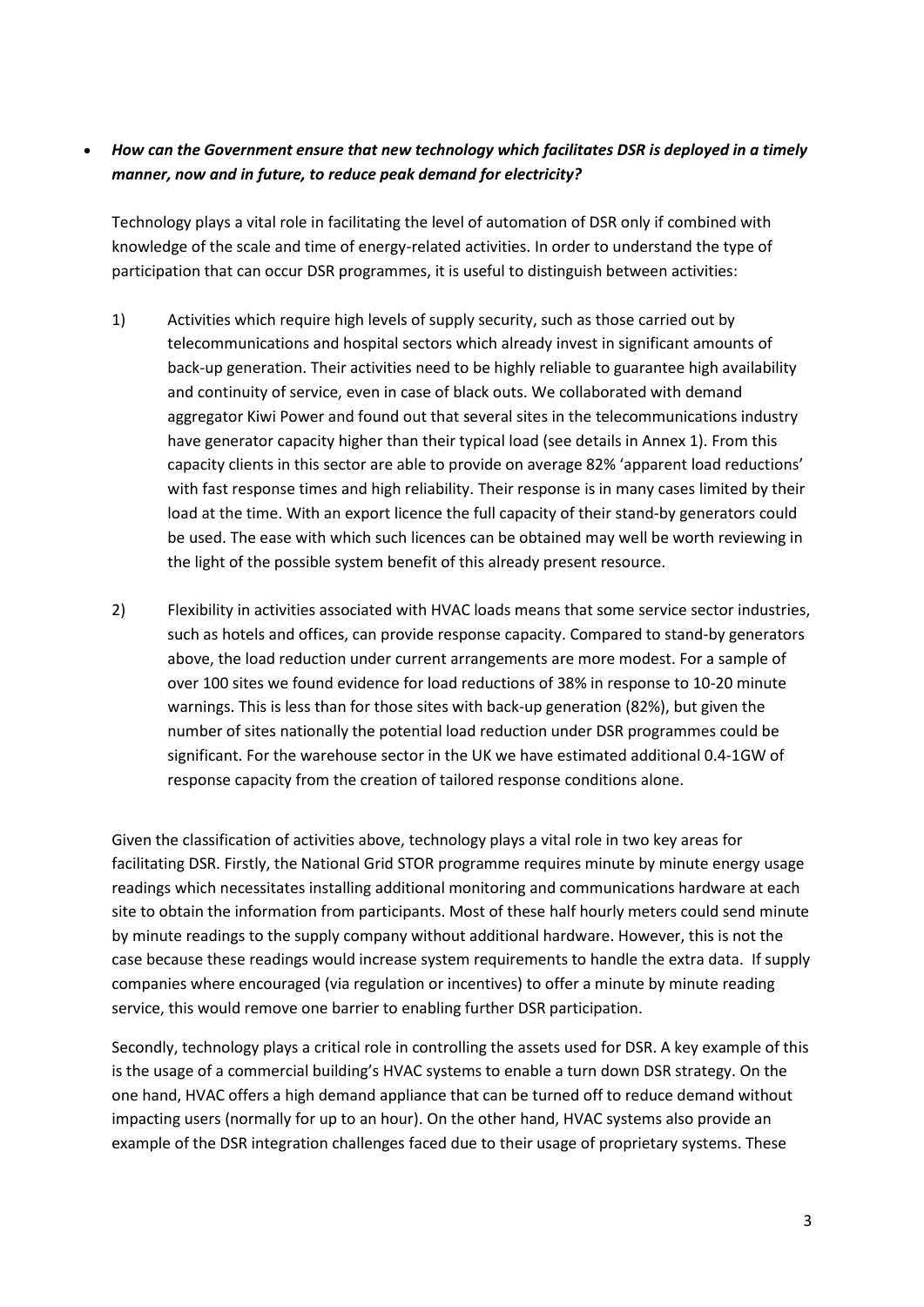challenges are listed below for HVAC, but are also generally applicable to implementation of DSR with other appliances:

- If the HVAC system is controlled via a Building Management System (BMS), then this offers the opportunities for integration and provides comprehensive control of the system that enables a controlled turndown while still maintain building services by having set temperature limits.
- If the HVAC has no centralised control and consists of a new model, it is likely to have a proprietary control system built into the main chiller unit. To provide comprehensive control options via DSR requires purchasing from the manufacturer the necessary open standard interface cards. Alternatively, the control systems sometimes offer limited external control that allows for basic setting alternation (including turning on / off or changing to new predefined temperature point). This is likely to limit the ability to maintain minimal building services.
- If the HVAC is old, which is often the case, then the interfaces can be very limited to the point that only the very basic ability to turn them on or off is available. This is often problematic for DSR as it can cause system issues when restarting and does not allow the system to maintain minimal building services.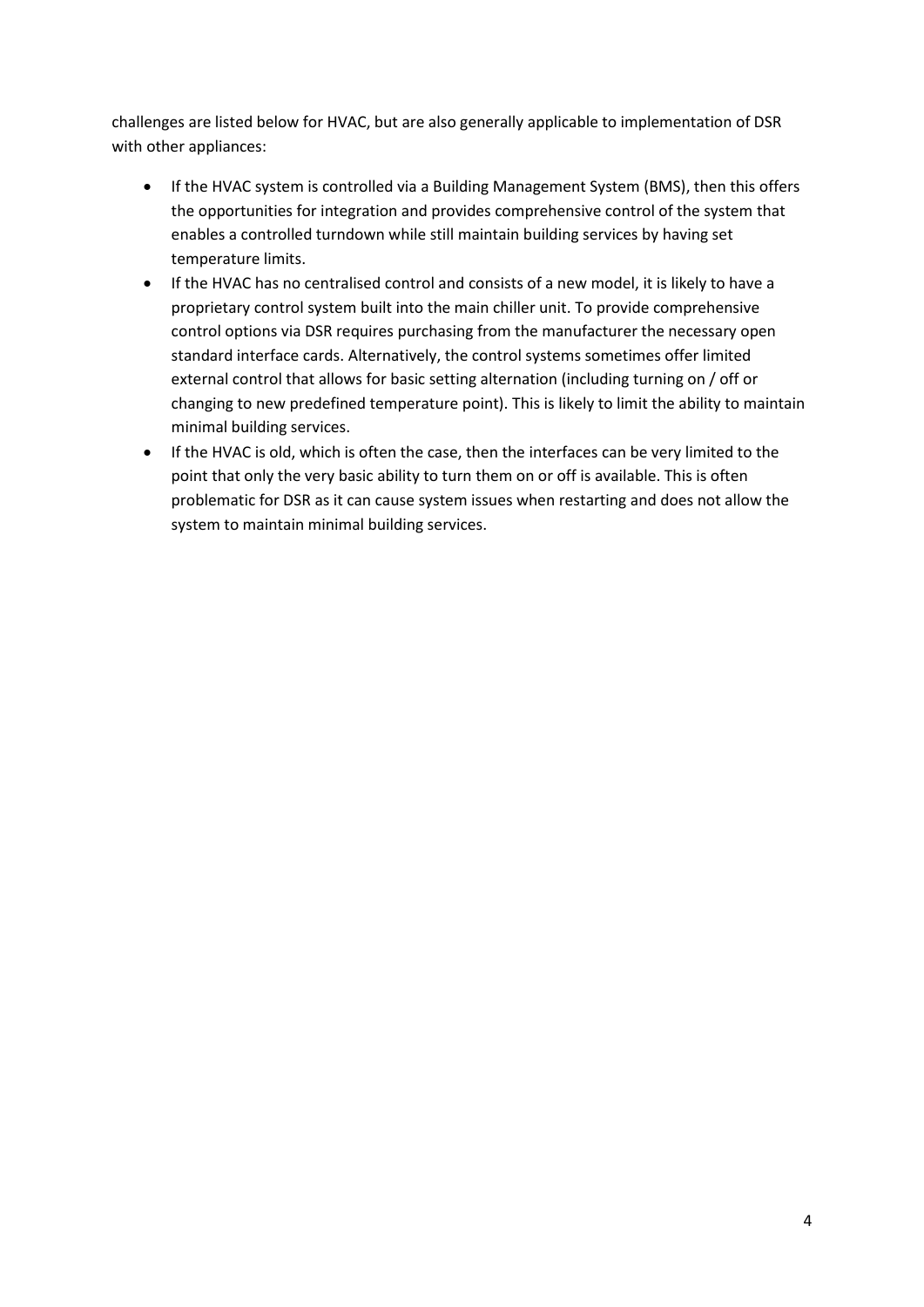### **Dr Jacopo Torriti**

Dr Torriti is an Associate Professor in Energy Economics and Policy in the School of Construction Management and Engineering, University of Reading. He has been involved in the following projects in the area of DSR:

-2013-2018 Co-Investigator, EPSRC End Use Energy Demand Research Centre DEMAND: The Dynamics of Energy, Mobility and Demand;

-2012-2013 Principal Investigator, TSB project 'Assessing the Benefits of DSR Participation in a Capacity Market'; and

-2010-2013 Co-Investigator, EPSRC project 'Reshaping Energy Demand of Users by Communication Technology and Economic Incentives'.

A summary of the most significant outputs from these projects is presented in Annex I. Evidence presented in this document is largely drawn from these projects.

### **Mitchell Curtis**

Mitchell Curtis is a Research Engineer in the Technologies for Sustainable Built Environments Centre, University of Reading. He is working on a project with KiWi Power with the title: "Understanding energy demand of Small and Medium Enterprises: The potential for Demand Response".